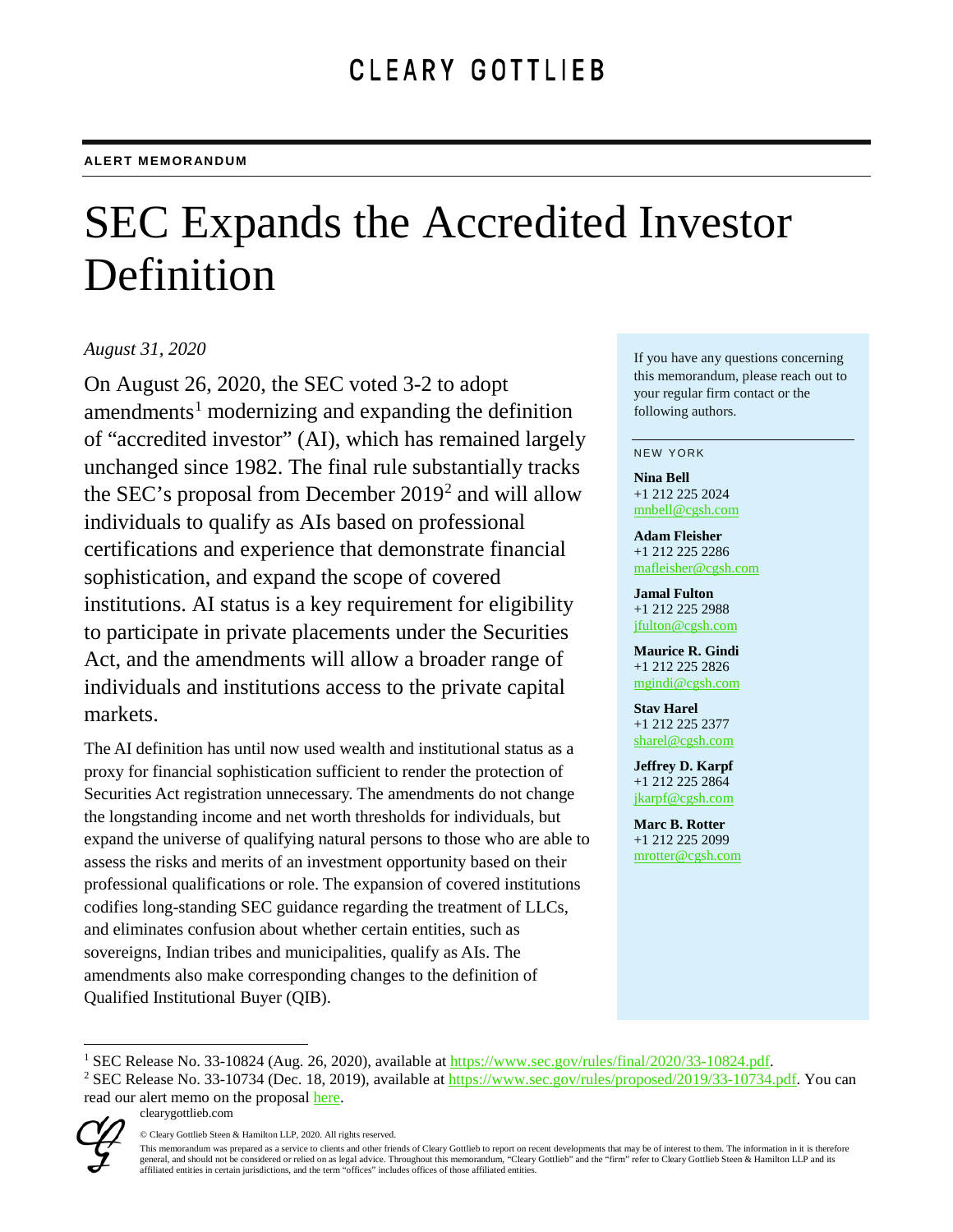The amendments mark the first rule changes adopted as part of a broader SEC initiative to simplify, harmonize and improve the exempt offering framework, as laid out in the SEC's 2019 concept release.[3](#page-1-0) They also follow several incremental efforts to reconsider the longstanding definitions, including a 2007 proposal that ultimately was not adopted and a more recent 2015 staff report.

The final rule will become effective 60 days after publication in the Federal Register. The SEC did not indicate that voluntary early adoption of the rule would be permitted.

As adopted, the amendments will:

#### **Natural Persons**

- Allow individuals to qualify as AIs based on holding in good standing one or more qualifying professional certifications, designations or credentials.
	- The SEC will designate qualifying certifications, designations or credentials by order based on consideration of a nonexclusive list of attributes, including whether:
		- they arise out of exams administered by a self-regulatory organization, industry body or issued by an accredited educational institution;
		- the exams reliably and validly demonstrate the requisite sophistication;
		- persons holding the certifications, designations or credentials can reasonably be expected to be able to evaluate the merits and risks of prospective investments; and
- the holding of the certification or designation is publicly available or otherwise independently verifiable.
- Although unlikely to meaningfully expand the use of Rule 506(c), the ability to easily independently confirm whether an individual holds a qualifying certification, designation or credential may make taking reasonable steps to verify AI status (required if general solicitation is used and sometimes considered onerous by market participants) incrementally easier.
- By separate order, $4$  the SEC initially designated the Series 7, Series 82 and Series 65 as qualifying licenses.
- The SEC may reevaluate previously designated certifications, designations or credentials if they change over time, and designate new ones that are consistent with the specified criteria following notice and opportunity for public comment, as appropriate.
- Treat "knowledgeable employees" (defined in Rule 3c-5(a)(4) under the Investment Company Act) of a private fund as AIs for investments in the fund (and affiliated funds), since such employees are presumed, by virtue of their positions, to have the requisite experience and access to information to make informed investment decisions with respect to the fund's offerings.
	- This will also allow knowledgeable employees to invest in a fund that has \$5 million or less of assets (and therefore does not independently qualify as an AI) without the fund losing its AI status.<sup>[5](#page-1-2)</sup>
	- A knowledgeable employee's AI status will be attributed to the employee's spouse with respect to joint investments in the fund.

<span id="page-1-2"></span><span id="page-1-1"></span><span id="page-1-0"></span> <sup>3</sup> SEC Release No. 33-10649 (Jun. 18, 2019), available at [https://www.sec.gov/rules/concept/2019/33-10649.pdf.](https://www.sec.gov/rules/concept/2019/33-10649.pdf) The SEC's March 2020 proposal covering amendments to areas such as integration, general solicitation and offering communications, and Rule 506(c) verification requirement

also forms part of this initiative, and you can read our alert memo on that proposal [here.](https://www.clearygottlieb.com/-/media/files/alert-memos-2020/sec-proposal-improving-access-to-capital-in-private-markets.pdf)

<sup>4</sup> SEC Release No. 33-10823 (Aug. 26, 2020), available at [https://www.sec.gov/rules/other/2020/33-10823.pdf.](https://www.sec.gov/rules/other/2020/33-10823.pdf)  $<sup>5</sup>$  Under Rule 501(a)(8), a fund can qualify as an AI if all</sup> equity owners qualify as AIs.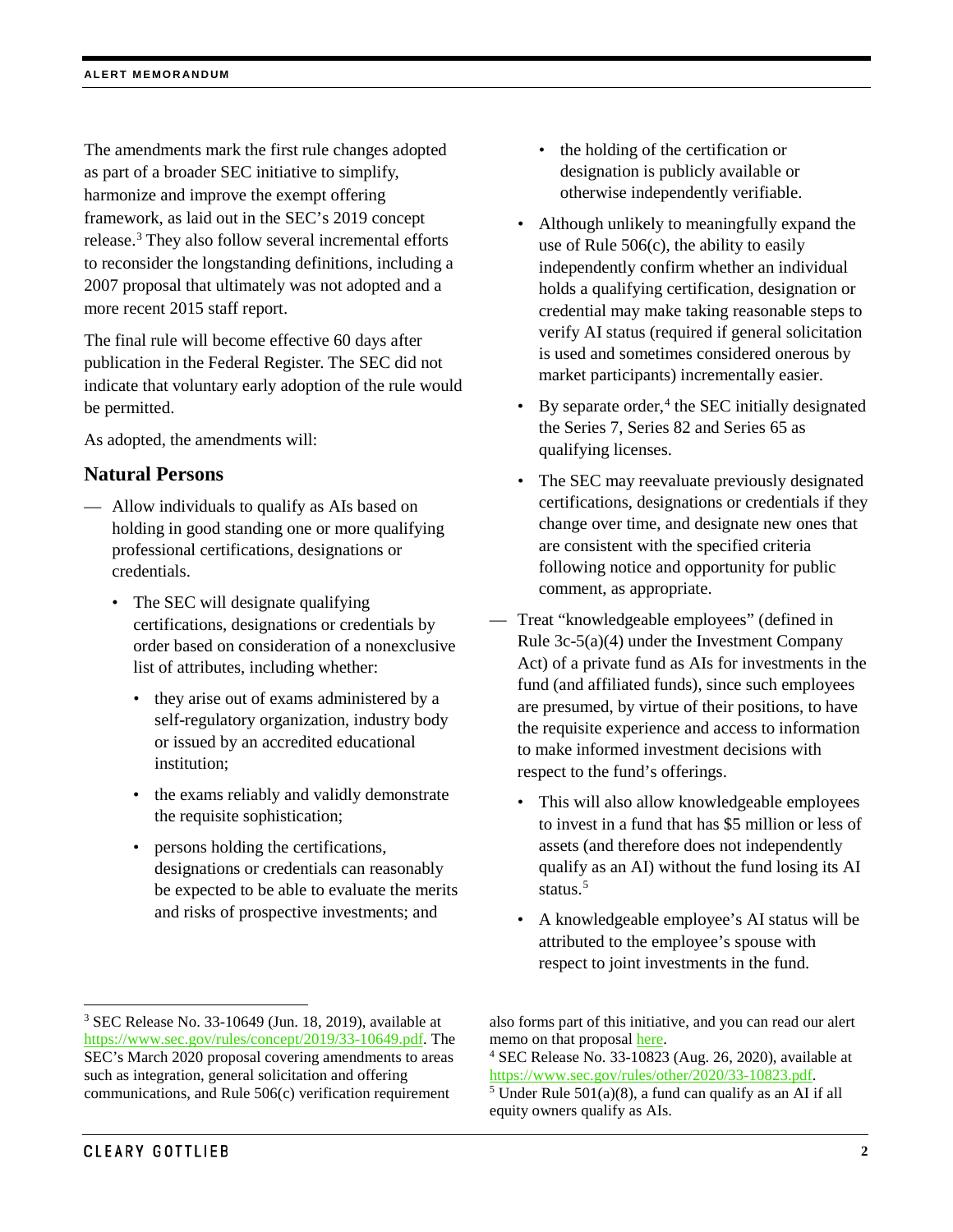- Because knowledgeable employee status generally turns on whether the employee has been performing the relevant functions or duties for 12 months, as contrasted to the twoyear lookback for income-based AIs, this amendment can be particularly helpful in facilitating investments in private funds by new hires.
- Allow spousal equivalents to pool their finances for the purpose of qualifying as AIs.

## **Entities**

- Add as AIs with no accompanying financial test (1) investment advisers registered under Section 203 of the Advisers Act, investment advisers registered under the laws of the various states and, in a change from the proposal based on comments received, exempt reporting advisers and (2) rural business investment companies (RBICs).
- Reflect longstanding SEC staff views and add LLCs to the list of enumerated entities that qualify as AIs if such entity owns at least \$5 million in assets.
- Add a new "catch-all" category of AIs, covering any non-enumerated entity owning investments (as defined in Rule 2a51-1(b) under the Investment Company Act) in excess of \$5 million, so long as not formed for the purpose of investing in the offered securities.
	- The SEC decided against including an enumerated list of entities in order to maintain flexibility and to capture new entity types that may be created in the future. The adopting release made it clear that the SEC believes the term "entity" is broad enough to encompass Indian tribes, governmental bodies, funds and entities organized under the laws of foreign countries.
	- The SEC concluded that an investment test (rather than the asset test used for certain enumerated entities) is the appropriate measure of financial sophistication for this catch-all provision, as certain covered entities, such as

government bodies, may reach the \$5 million asset threshold through ownership of nonfinancial assets such as land but have little or no investment experience.

- Add as AIs (1) "family offices" that have at least \$5 million of assets under management, which were not formed for the specific purpose of acquiring the securities offered, and whose prospective investment is directed by a sufficiently sophisticated person, and (2) "family clients" of such "family offices" if (in a change from the proposal) the investment by the "family clients" is directed by the "family office" in accordance with the rule.
- Make corresponding changes to Rule 144A to expand the QIB definition to include registered investment advisers, exempt reporting advisers, RBICs, LLCs and institutional AIs not otherwise enumerated in Rule 144A so long as, in each case, Rule 144A's \$100 million threshold for securities owned and invested is satisfied.

The SEC adopted conforming amendments to Rule 163B under the Securities Act and to Rule 15g-1 under the Exchange Act to accommodate the changes detailed above.

Overall, we believe the amendments are a sensible and welcome expansion of the existing AI and QIB definitions. We are disappointed the SEC ultimately did not allow investors advised by financial professionals, particularly when acting with discretion for a non-AI, to qualify for AI status. Similarly, we and others had suggested the SEC consider allowing a QIB, such as an SEC registered investment adviser, to act on behalf of an entity that is not a QIB – *e.g.,* a newly formed fund that does not yet have \$100 million of securities on its balance sheet. The SEC declined to go beyond what they had originally proposed and did not add these provisions in the final rule. The adopting release also did not address suggestions made by certain commenters to allow unregistered investment vehicles to benefit from the ability, currently available only to registered investment companies, to aggregate